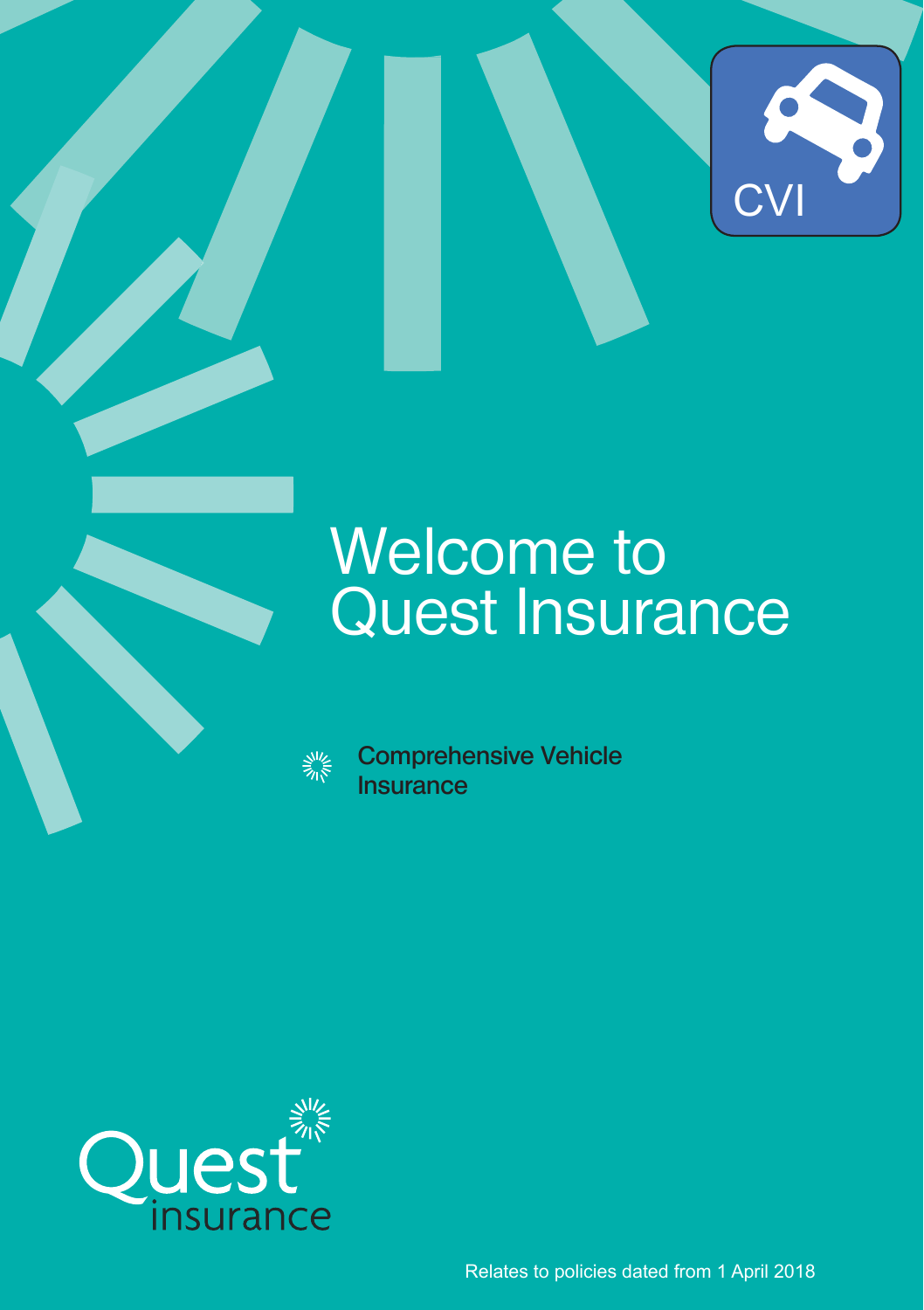# **Comprehensive** Vehicle Insurance

Please read this section carefully as it contains important Information about your Comprehensive Motor Insurance Policy

### **Thank you for choosing Quest Insurance "Quality insurance YOU can rely on"**

In consideration of the premium paid and subject to the terms, conditions and exceptions set out below and attached, we will indemnify you to the extent of this Policy for any insured event that occurs within New Zealand

# Section 1: Loss or Damage to Your Vehicle

#### The Cover

Where there is a loss or a total loss, we will at our option repair or replace the vehicle or make a cash payment up to the vehicle's market value.

We will also reimburse you up to \$150 (GST inclusive) for the reasonable cost of having your vehicle towed to the nearest approved repairer where necessary following a loss covered

by this Policy.

If the repair makes a major improvement to the pre-accident value of your vehicle then you may be required to make a contribution towards the cost of repairs.

#### Description of Use

Cover only applies whilst your vehicle is being used for private purposes. Your vehicle is covered while it is being used for social, domestic and pleasure purposes.

#### Limits

The maximum amount payable will be the market value of the vehicle described in the Certificate of Insurance.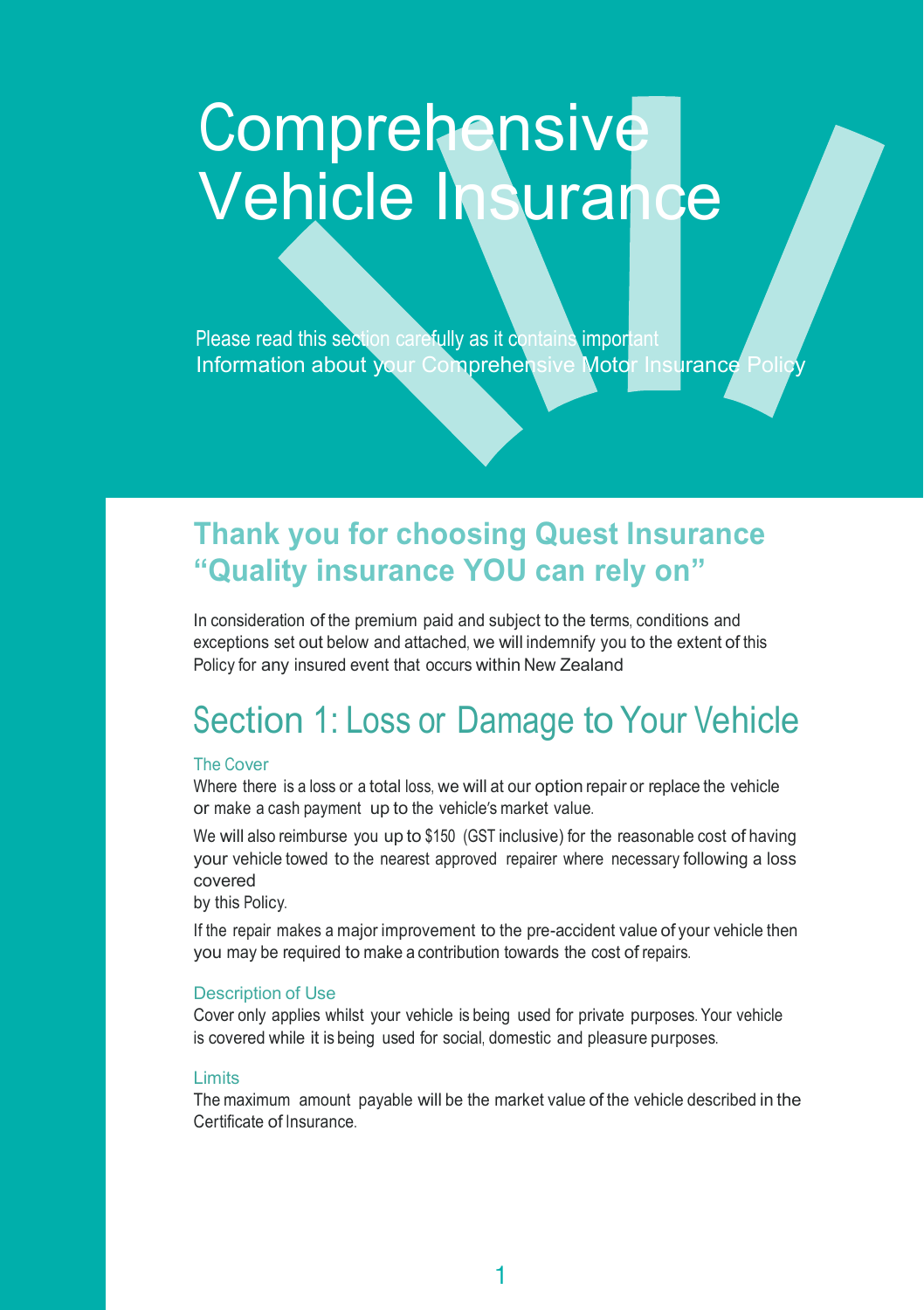#### Exceptions to Section 1

There is no cover for:

- 1 loss of use, depreciation, wear and tear, corrosion, existing defects or damage.
- 2 mechanical, electrical or electronic breakdown, failure or breakage.
- 3 loss or damage to any electronic device caused by the failure of that device.
- 4 loss arising from failure of, or defect or fault in design or specification.

we will not pay:

- 1 for the cost of air freighting parts or accessories from overseas or for the replacement of any part which has not been damaged.
- 2 more than \$1,000 (GST inclusive) for loss or damage to accessories installed outside of the manufacturers standard fittings for the vehicle model.
- 3 for the inability of any repairer to match existing paint and we will only pay for the repainting of those areas that have been damaged.

#### Excess

Depending on your licence type there is an excess payable by the insured in the case of an accident. The level of this excess will be set out in the Certificate of Insurance that accompanies this Policy Document.

## Section 2: Legal Liability

#### The Cover

We will insure you against legal liability for damage to other peoples' property or injury to them arising from an accident caused by your vehicle. We will also pay legal costs approved by us.

#### Limits

We will pay up to \$1,000,000.00 (GST inclusive), including costs, in respect of any one accident or number of accidents arising out of one event.

#### Exceptions to Section 2

There is no cover:

- 1 for damage to property (including vehicles) in your or the driver's custody or control.
- 2 if you or any person to whom this section of the Policy applies is entitled to indemnity under any other Policy or fails to comply with the terms and conditions of this Policy.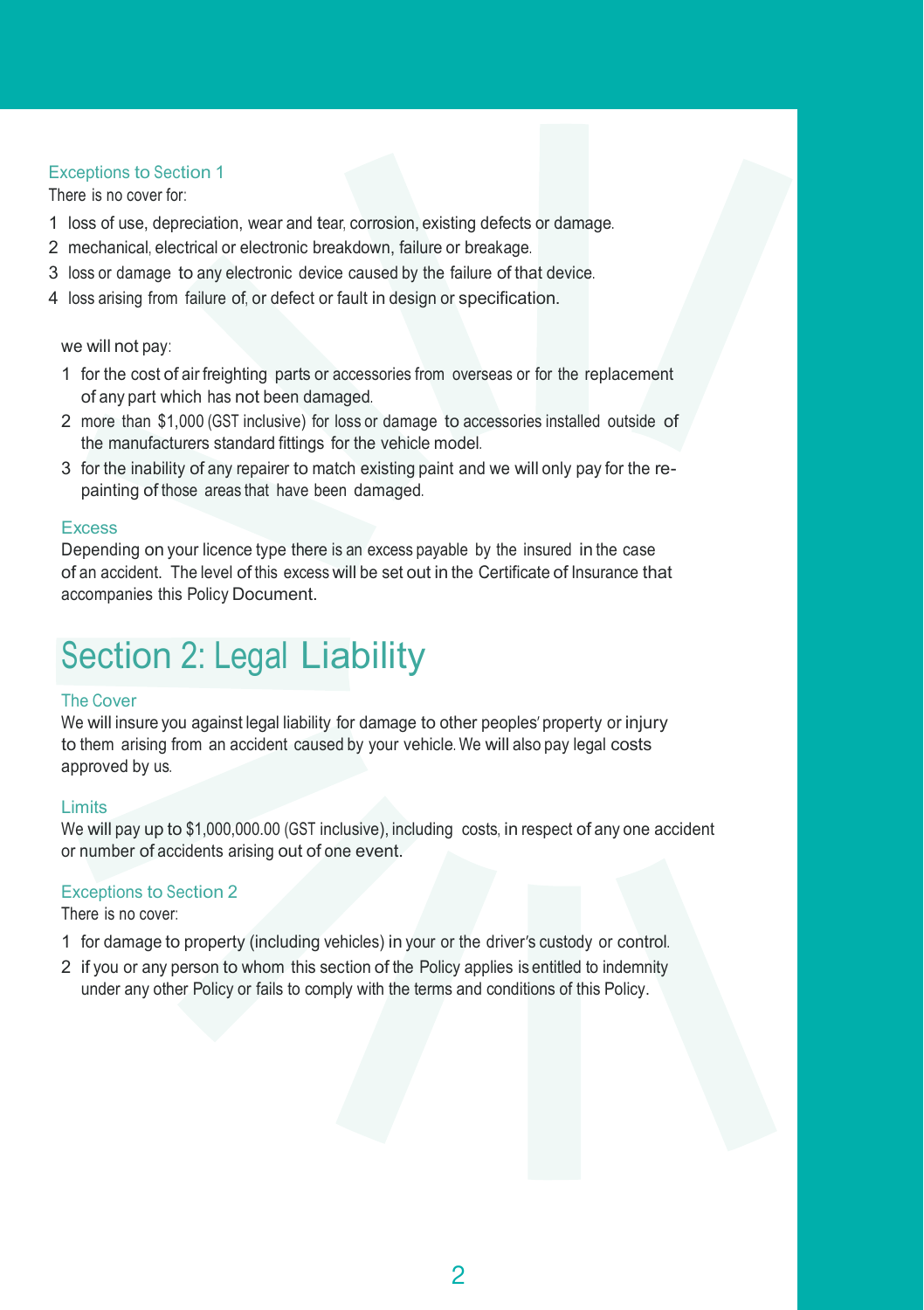### General Exceptions

The following exceptions apply to all sections of the Policy, in addition to the specific exceptions noted in each section of the Policy.

There is no cover under any part of this Policy for any loss, damage or liability:

- 1 if your vehicle is being:
	- (a) used other than in accordance with the description of use; or
	- (b) used for hire or carrying of fare paying passengers; or
	- (c) driven as part of motor racing or motor rallying of any kind, or being driven in preparation for any one of these activities, or being driven in a manner outside the manufacturer's recommendations; or
	- (d) used outside of New Zealand; or
	- (e) driven outside of the conditions of your license including but not limited to reckless use of the vehicle; or
	- (f) driven by a third party who has not been noted on the Policy as a 'named driver'.
- 2 If your vehicle is being used or driven by any person who:
	- (a) is under the influence of any intoxicating substance or drug; or
	- (b) has a proportion of alcohol in the blood which exceeds the legal limit; or
	- (c) fails to supply a blood or breath sample as required by law; or
	- (d) fails to stop, or remain at the scene following an accident, as required by law.

General Exception 2 shall not apply in respect of loss, which results from theft or conversion.

- 3 Which attached by virtue of an agreement but which would not have attached in the absence of such agreement.
- 4 For fines, penalties and the defence costs associated with actions taken to defend fines and penalties.
- 5 If your vehicle was in an unsafe or damaged condition prior to the claimed event unless you can prove that the said condition did not cause or contribute to the loss or damage and you can prove you were unaware of the unsafe condition immediately prior to the accident
- 6 For any consequence of:
	- (a) war, invasion, act of foreign enemy, hostilities (whether war be declared or not), acts of terrorism, civil war, rebellion, revolution, insurrection, military or usurped power; or
	- (b) confiscation or destruction by the order of Government or legally authorised entity; or
	- (c) radioactive material, contamination by radioactivity, nuclear weapons, ionising radiations or contamination by radioactivity from nuclear fuel of the combustion of waste from nuclear fuel; or
- 7 For any costs which can be recovered under the provisions of the Accident Insurance Act 1998 and its amendments.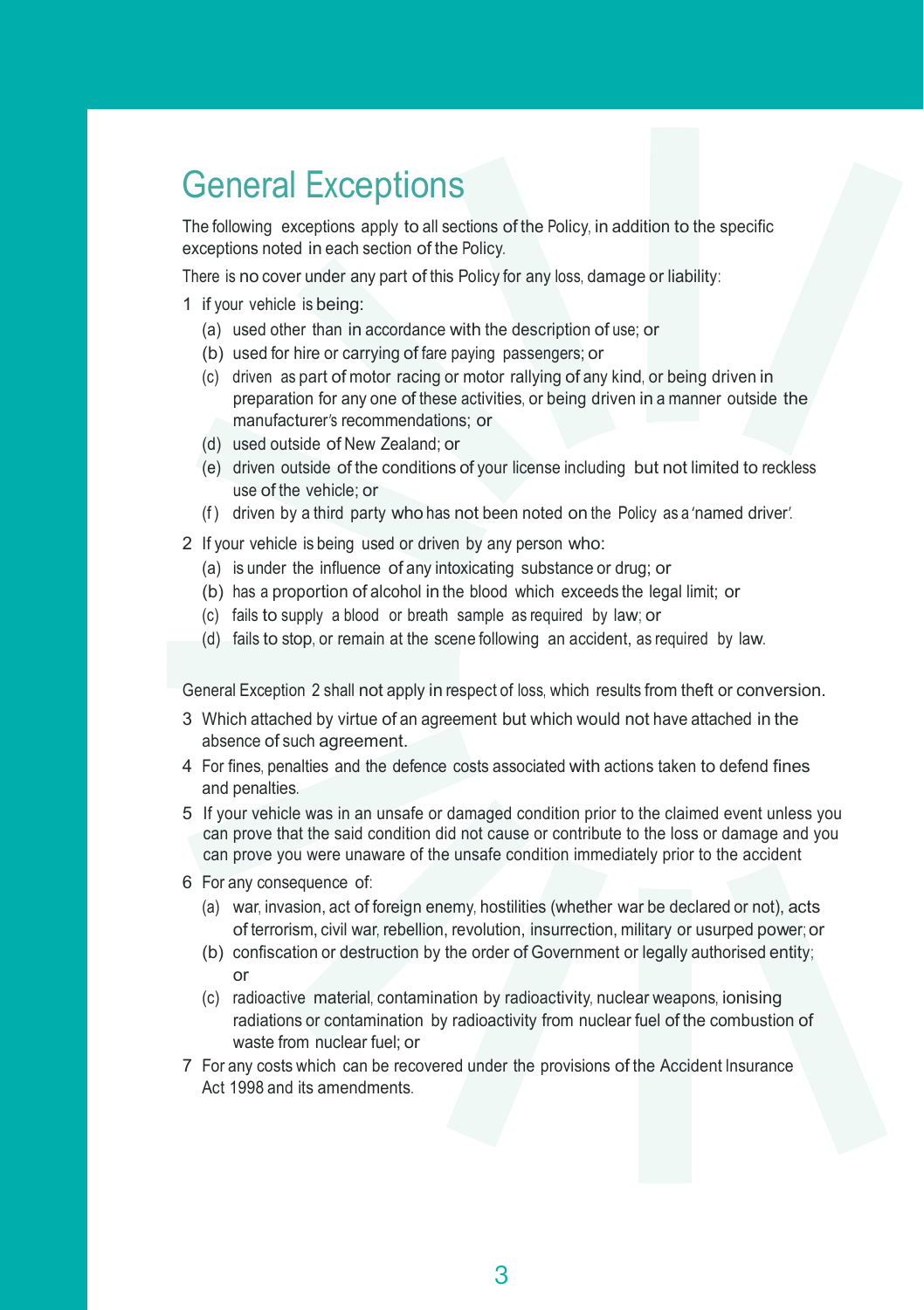# **Conditions**

#### Cancellation by you

You are entitled to cancel this Policy at any time by notifying us of this in writing. You will also require the financier's permission before you can cancel this Policy.

This Policy ends at 4pm on the day we receive your notice or the date advised of the cancellation, whichever comes first.

You have three days after you receive this document to check that the Policy meets your needs. Within this period you may in writing tell us to cancel the Policy in which case the Policy will be cancelled and we will refund all premiums paid for the Policy to you and / or your financier.

If the Policy is cancelled after three days we will retain an amount from the premium to cover the time the Policy has been in force and their cancellation fees. We will refund the balance of the premium to you and / or your financier.

Further, we will not refund any premium if you have made any claim under this Policy.

#### Cancellation by us

We are entitled to cancel this Policy at any time by notifying you of our intention to do so.

We will send the notice to your address stated in the proposal/loan agreement.

This Policy ends at 4pm on the 14th day after the date on that we send the notice.

#### Claims

On the happening of any loss or suspected loss, which may give rise to a claim under this Policy you must:

- (a) immediately tell us of any such loss or suspected loss by contacting us and by providing written details on our claim form;
- (b) take all reasonable steps to minimise the extent of loss;
- (c) obtain our consent before proceeding with repairs;
- (d) make your vehicle available for inspection by us;
- (e) provide all evidence and give all possible assistance that we may need, and

(f ) in the case of loss by theft, burglary or vandalism, advise the Police immediately. You shall not without our written consent incur any expense or negotiate pay settle admit or repudiate any claim.

We shall be entitled at our expense and in your name to take any proceedings necessary to obtain relief from any other party and to take over and conduct the defence and settlement of any claim. You must provide all reasonable assistance and co-operation.

If your vehicle is subject to a financial agreement, we may make payment for any loss direct to the interested party. This will meet our obligations under this Policy.

#### Jurisdiction

The jurisdiction applying to this is the laws of New Zealand. Any proceedings relating to this Policy must be brought and heard in New Zealand.

#### Modifications

You must tell us of any modifications which have been made to the manufacturer's standard specifications for your vehicle.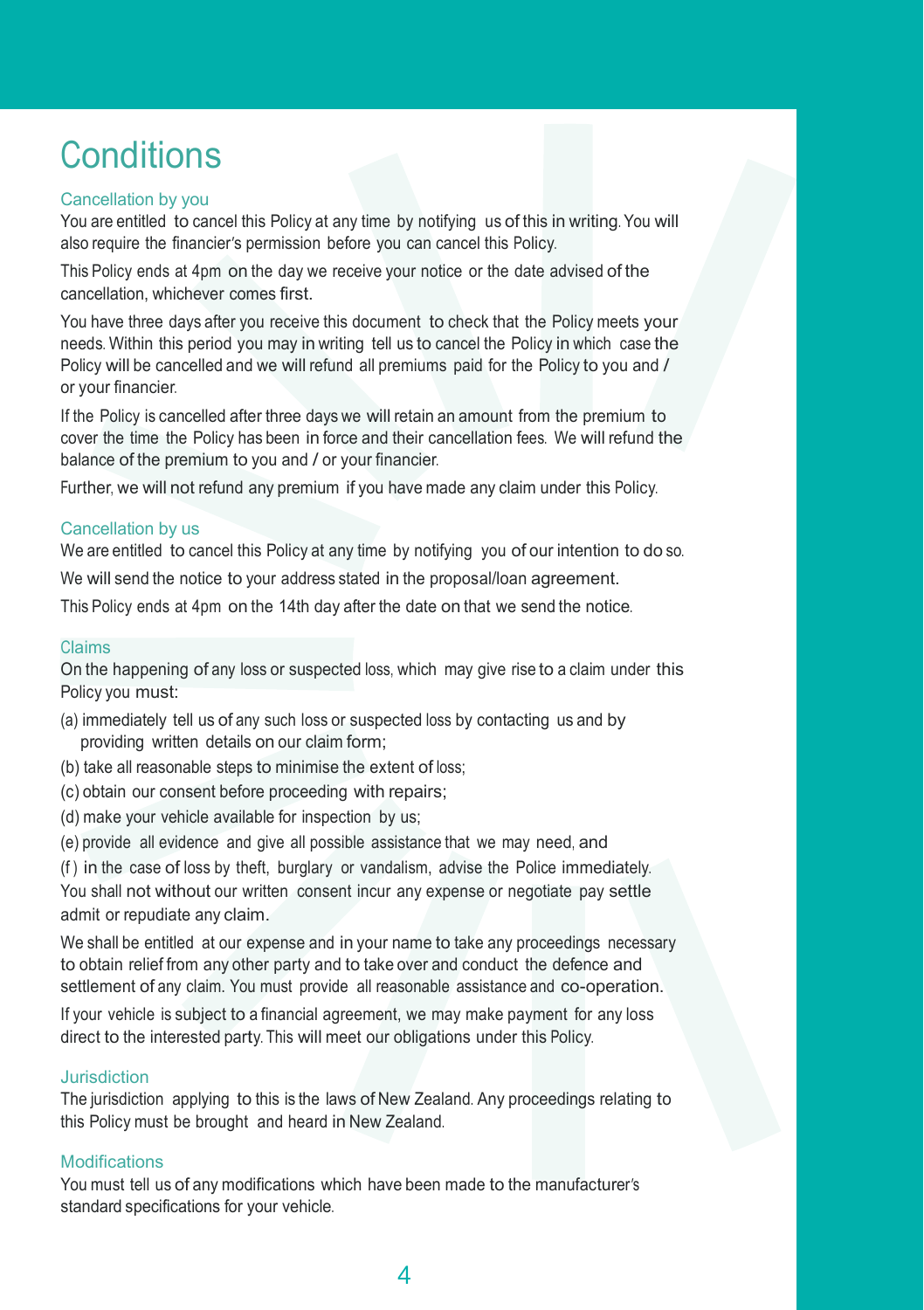#### Other Insurance

This Policy does not cover loss or liability where cover is already provided by other insurance. We will not contribute towards any claim under any other Policy.

#### Truths of Statements & Fraud

All statements made by you or on your behalf either on the application form or otherwise in support of this Policy or any claim must be correct in all respects. If any claim under this Policy is in any respect fraudulent all benefits will be forfeited.

### Important Notices

#### Disclosure of information

Your Policy records a contract of insurance between you and us in relation to

your vehicle. The insurance application form is deemed to be incorporated in

#### and forms part of this

Policy. In providing you with this insurance, we have relied on the information that you disclosed to us. We have also relied on you to disclose any other facts material to this insurance as required by law.

If we discover that all facts material to this insurance have not been disclosed, we have the right to alter the terms and premium of this insurance or to avoid this insurance from its inception.

#### Protecting Your Privacy

This Policy collects personal information about you to evaluate the insurance you seek. We are the recipient and holder of the information at 6b Pacific Rise, Mt Wellington, Auckland. The collection of this information is required pursuant to the common law duty to disclose any material facts relevant to the insurance sought and is mandatory. The failure to provide this information may result in your claim being declined. You have the right of access to, and correction of this information subject to the provisions of the Privacy Act 1993. The information held will be held at our office. The information may be used for the purposes of marketing by us.

#### Insurer financial strength

Quest Insurance Group Limited's Financial Strength Rating from A.M. Best Company is B (fair) & Insurers Credit Rating is bb+ (Fair), with the outlook assigned to both ratings as 'Stable'.

| <b>Financial Strength Rating</b> |                           |  |     | <b>Insurer Credit Rating</b> |
|----------------------------------|---------------------------|--|-----|------------------------------|
| $A++, A+$                        | Superior                  |  | ааа | Exceptional                  |
| A. A-                            | Excellent                 |  | aa  | Superior                     |
| $B++. B+$                        | Good                      |  | a   | Excellent                    |
| <b>B.</b> B-                     | Fair                      |  | bbb | Good                         |
| $C_{++}$ , $C_{+}$               | Marginal                  |  | bb  | Fair                         |
| C, C                             | Weak                      |  | b   | Marginal                     |
| D                                | Poor                      |  | CCC | Weak                         |
| Ε                                | Under Regular Supervision |  | cс  | Very Weak                    |
| F                                | In Liquidation            |  | с   | Poor                         |
| S                                | Suspended                 |  |     |                              |

| <b>Insurer Credit Rating</b> |             |  |  |  |
|------------------------------|-------------|--|--|--|
| aaa                          | Exceptional |  |  |  |
| aa                           | Superior    |  |  |  |
| a                            | Excellent   |  |  |  |
| bbb                          | Good        |  |  |  |
| bb                           | Fair        |  |  |  |
| $\mathbf b$                  | Marginal    |  |  |  |
| CCC                          | Weak        |  |  |  |
| $_{\rm cc}$                  | Very Weak   |  |  |  |
| $\mathbf{C}$                 | Poor        |  |  |  |
|                              |             |  |  |  |